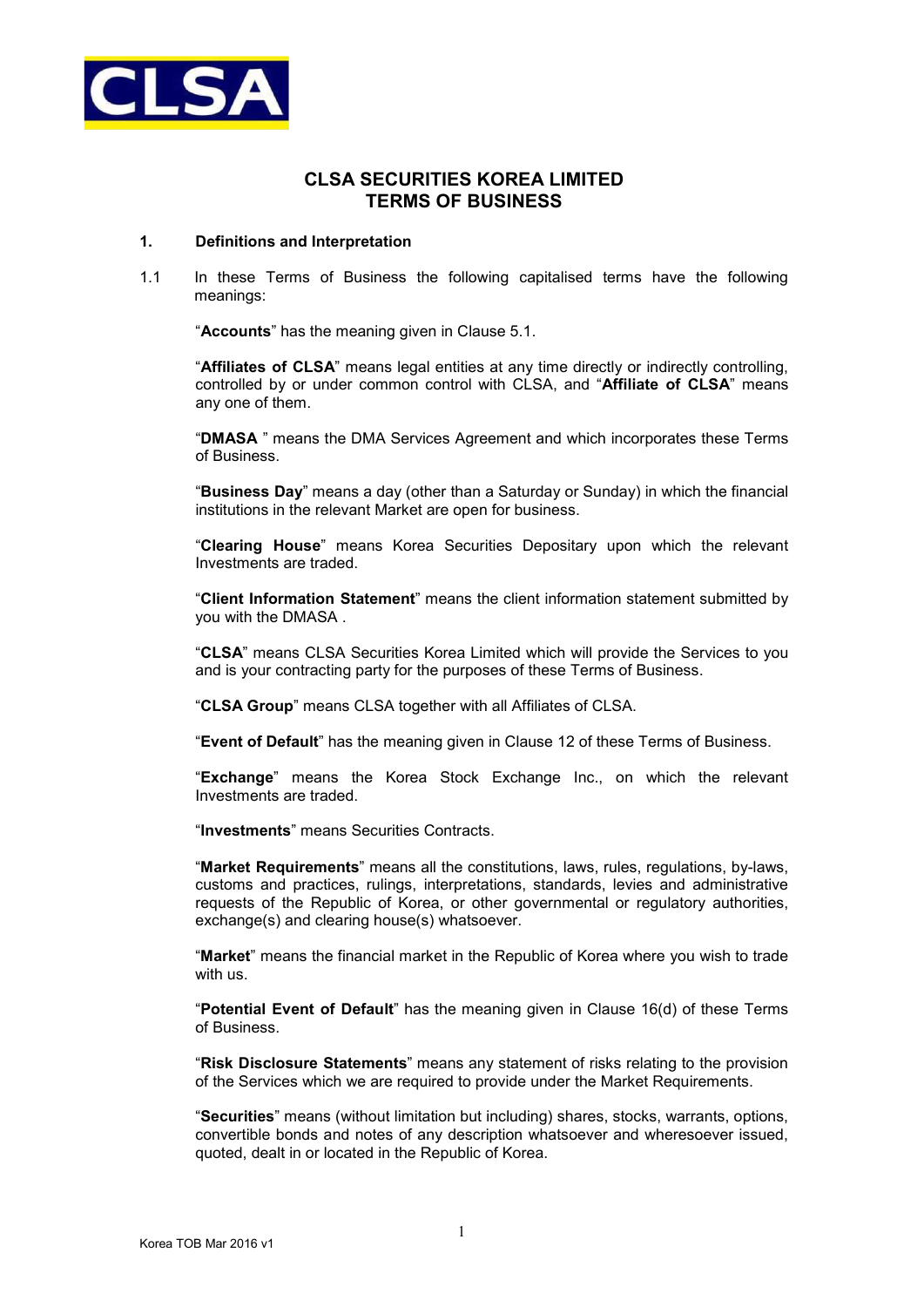

"**Securities Dealing Services**" means services provided by CLSA in connection with purchasing, investing in, selling, exchanging or otherwise disposing of and generally dealing in and with any and all kinds of Securities.

"**Securities Dealing Services Annex**" means the Annex to these Terms of Business containing terms and conditions applicable to the provision of Securities Dealing Services by CLSA to you.

"**Services**" means the services to be provided to you by CLSA the specific provisions of which are set out in the Securities Dealing Services Annex.

"**Terms of Business**" means these terms of business together with the Service Annex, DMASA and any other documents expressed to incorporate these Terms of Business.

"**Underlying Principal**" has the meaning given to such term in Clause 1.1 of the Agency Schedule to these Terms of Business.

"**Your Affiliates**" means, in the case of corporate clients, your largest shareholder (direct or indirect) at the relevant time and any bodies corporate in which that shareholder holds in excess of 10% of the issued share capital (directly or indirectly).

1.2 References in these Terms of Business to "we", "us" or "our" mean, unless the context otherwise requires, CLSA and where the context requires will also include any company in the CLSA Group, or persons connected with the CLSA Group.

### **2. Effect of Terms of Business; Amendment; Conflict**

- 2.1 These Terms of Business are legally binding and govern the manner in which we may provide you with Services. They take effect when you signify your acceptance by placing an order with us following your receipt of our Terms of Business.
- 2.2 These Terms of Business replace all previous terms of business or agreements that we may have issued on this subject matter. Our Terms of Business apply to all relationships, accounts, sub-account(s) and funds held by us for you. They form an integral part of our agreement with you.
- 2.3 We may amend all or part of our Terms of Business (including Securities Dealing Services Annex) from time to time as we in our absolute discretion consider necessary and will post the updated version of our Terms of Business on our website (www.clsa.com). We will notify you of any material changes to our Terms of Business, although it is your responsibility to ensure that you are referring to the current version of the Terms of Business. The revised terms will be incorporated into the agreement between you and us and shall supplement and amend (to the extent inconsistent) these Terms of Business. Continued use by you of the Services will constitute acknowledgement and acceptance of the revised Terms of Business by you. Unless otherwise agreed, no amendment will affect any outstanding orders or transactions or any legal rights or obligations which have already arisen.
- 2.4 These Terms of Business shall be deemed to incorporate the terms and conditions of Securities Dealing Services Annex and DMASA. Subject to Clause 4.1, if there is any conflict between these Terms of Business and any provision of Securities Dealing Services Annex, the latter will prevail.

#### **3. Capacity**

3.1 We may introduce you to another company, whether within the CLSA Group or not, whether local or overseas, for the purpose of effecting any transactions and you hereby acknowledge that we may from time to time act as agent for any such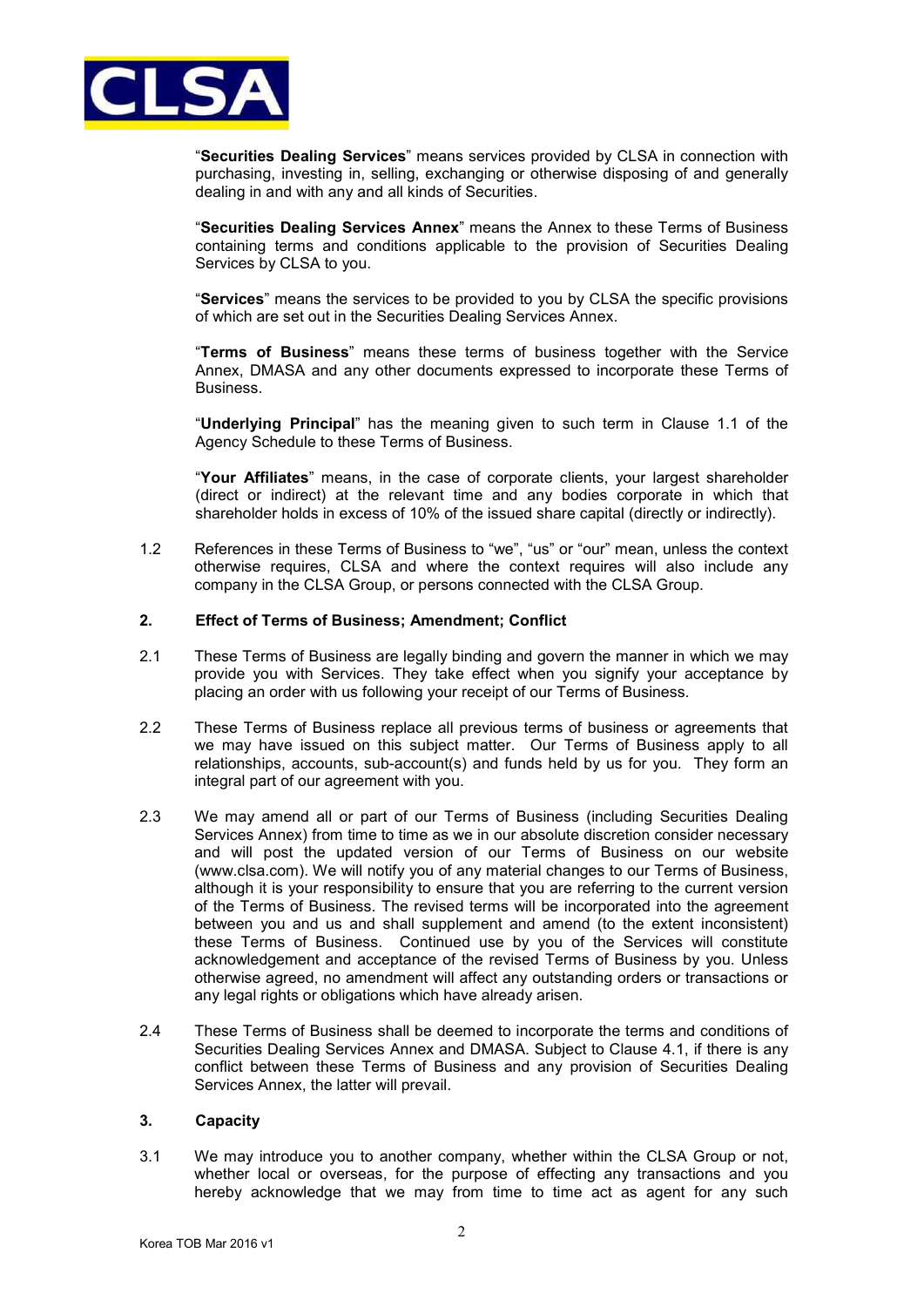

company. We may also engage sub-agents from outside the CLSA Group upon terms we absolutely decide. If we introduce you to another entity, whether within the CLSA Group or not, whether local or overseas, and you enter into a direct contractual relationship with such entity separate from the Terms of Business, you acknowledge that we will not be liable to you for any act or omission of such entity of any kind or nature whatsoever (including those resulting from the fraud, negligence or wilful default on the part of such entity).

- 3.2 From time to time, we may discuss with you certain Investments or provide you with comments, observations, statements or suggestions thereon for general information. Any such information provided by us is not to be taken as representations or advice of any nature, and is not meant to be relied on by you. We do not warrant to you the value, merit or suitability of your transactions. Without prejudice to Clause 16, you shall make your independent judgement with respect to your Investments.
- 3.3 We may from time to time contract with another broker(s) to provide services to us in respect of your transactions under the Terms of Business. You acknowledge that in such cases, we shall be treated as having entered into such transactions on your behalf and these Terms of Business shall be construed accordingly
- 3.4 By reason of your being a sophisticated market participant, if you meet the relevant criteria you will be categorised by us as a "Professional Counterparty" (which includes similar terminology adopted in respect of different Markets including "Professional Investor", "Market Counterparty", "Intermediate Customer", "Expert Investor", "Accredited Investor", "Institutional Investor" and so on). As a result, we do not assume any greater responsibility than those mandatorily required of a Professional Counterparty or these express Terms of Business.
- 3.5 Subject to Clause 3.6, you agree that you are dealing with us as principal for all transactions generated by or for you and that you will be responsible for settling all liabilities resulting from transactions effected pursuant to and in accordance with these Terms of Business and we do not and will not in any circumstances whatsoever have any responsibility towards any person on whose behalf you may act (unless a separate customer relationship has been established between us and that person or we otherwise agree in writing).
- 3.6 If you do not want to be treated as principal for your trades, you have to disclose to us in writing that you are acting for your clients and the supplemental terms set out in the attached Agency Schedule will apply to you and your Underlying Principals.
- 3.7 You agree and acknowledge that if any Account(s) is/are to be opened in joint names the terms and conditions of these Terms of Business will bind each Account holder and all undertakings, agreements, obligations and liabilities of an Account holder under these Terms of Business shall be joint and several undertakings, agreements, obligations and liabilities respectively of each Account holder and we may from time to time exercise or enforce all or any of our powers, rights or remedies under these Terms of Business against all or any Account holders at our absolute discretion.

# **4. Market Requirements**

- 4.1 The opening and maintenance of your Account(s) and all transactions effected on your behalf are subject to the prevailing Market Requirements which are binding on you. If there is any conflict between these Terms of Business (including the Securities Dealing Services Annex) and any of the Market Requirements, the latter will prevail.
- 4.2 We may in our absolute discretion take, or refrain from taking, any action we consider necessary, and you agree to take or refuse to take any action which we reasonably demand, to ensure compliance with any Market Requirements or to avoid or mitigate loss thereunder and we will not be liable in respect of any such action taken in good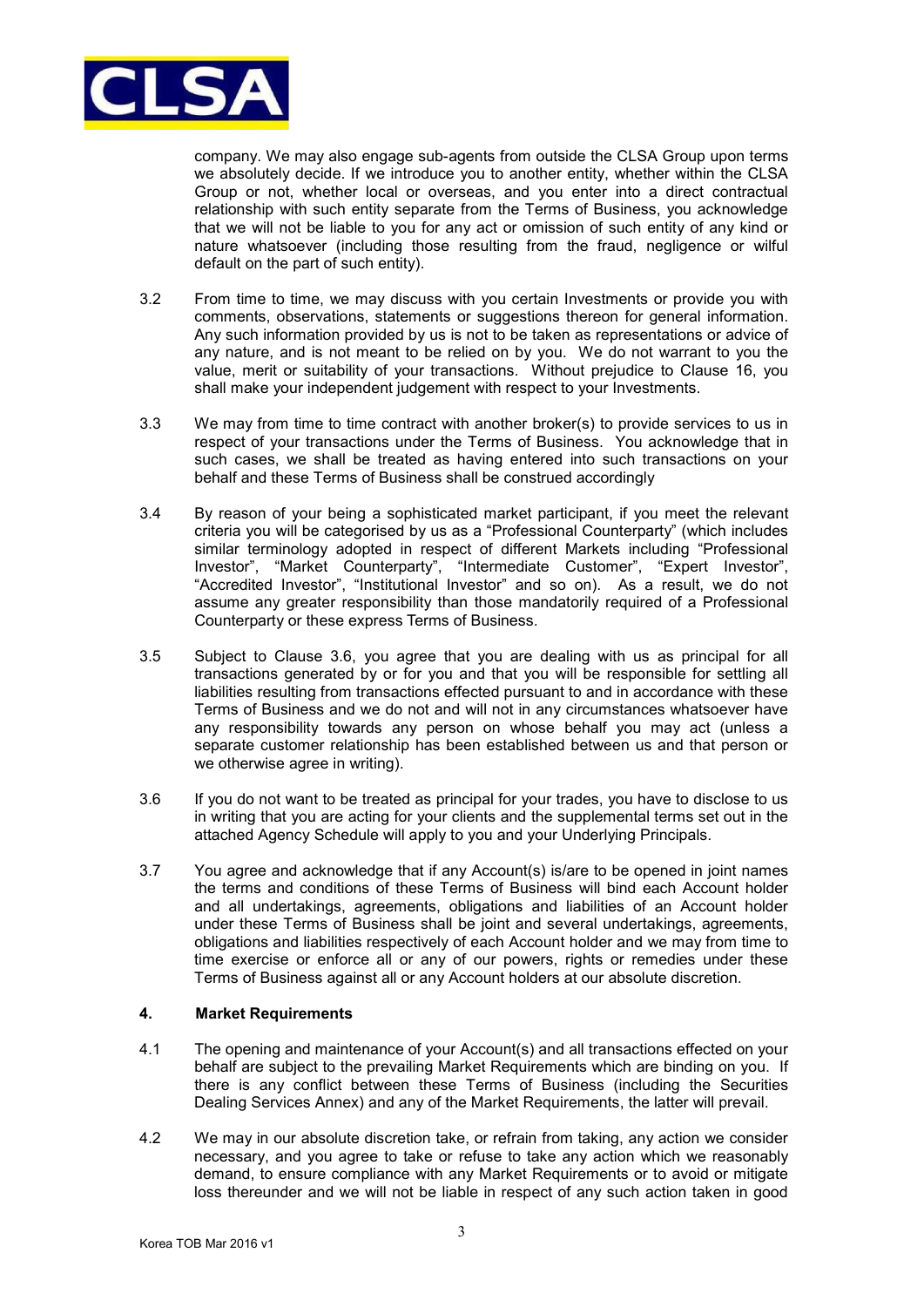

faith. Whatever we do or refuse to do in order to comply with the Market Requirements will be binding on you. Any actions we take or refuse to take for the purpose of complying with the Market Requirements will not render us or any of our directors, officers, employees or agents liable.

- 4.3 You agree to observe the standard of behaviour reasonably expected of someone in your position and will not take any action which may cause us to fail to observe the standard of behaviour reasonably expected of someone in our position.
- 4.4 You acknowledge that you need to comply with the relevant requirements every time you short sell so that you are conducting lawful short selling in the Market. You are aware that only covered short selling is allowed for normal orders provided that the order is flagged.

### **5. Appointment; Services**

- 5.1 We may at our sole discretion, at your request, open or have opened, as the case may be, an account or accounts in your name(s) for the purpose of purchasing, executing, investing in, selling, exchanging, clearing for sale and purchase, otherwise disposing of, and generally dealing in and with any and all kinds of Investments and we will maintain such account or accounts (the "**Accounts**").
- 5.2 The Services offered by CLSA include Securities Dealing Services. We may also provide you with other services, the terms of which will be notified to you in writing from time to time and where necessary we may require you to agree to such terms in writing. Any such additional terms will form part of and be supplemental to these Terms of Business.
- 5.3 You agree to provide us with certified copies of all such documents as we may reasonably request and you agree to do such things as may, in our opinion, be necessary or desirable to ratify or confirm anything done or to be done by us or our agents in the exercise of our rights and powers under these Terms of Business.
- 5.4 We may, for client facilitation purposes, provide foreign exchange transactions in relation to the Services, and the payment, combination, set-off, application, transfer or otherwise of your transactions at such spot rate as we may in our reasonable discretion determine. All currency exchange risks shall be borne by you.

# **6. Agents**

We shall be entitled to appoint as agents, and to enter into transactions for the purposes of the Services with or through, such banks, brokers, investment advisers, financial and other institutions (whether or not Affiliates of CLSA) as we may from time to time select (provided such selection is made with reasonable care). Clause 11.2 shall apply to the costs, charges, fees, commissions and other expenses of such agents.

### **7. Instructions**

7.1 Unless we inform you otherwise, we will rely, at your risk, on any communication, in any form (whether orally or in writing; whether sent to us by hand, facsimile, electronically or through any other means) which purports to have been made by you or on your behalf and which we reasonably accept in good faith to have been made by you or on your behalf. We will not be obliged to verify the capacity of the person(s) giving instructions or the authenticity of such communication. In the case of corporate clients, we shall be under no duty to supervise compliance with any restrictions on investment, or similar, powers or to check whether you have the power, or have duly exercised any such power, to open, maintain or operate any of your Account(s) or to give instructions or otherwise act in connection with your Account(s).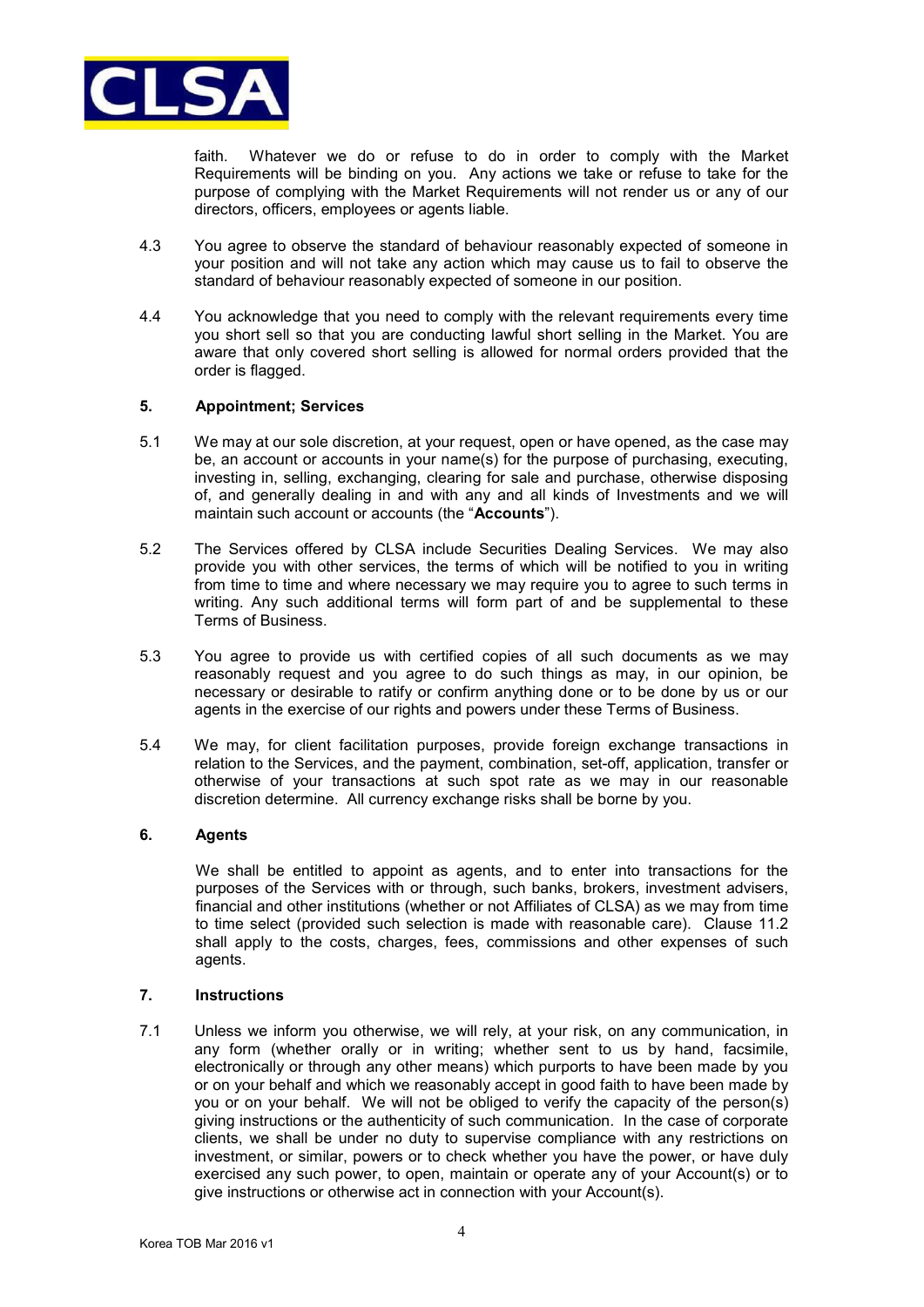

- 7.2 You agree that, without prejudice to any rights or remedies which may be available to you, all transactions (whether or not in accordance with your instructions) entered or purportedly entered into by us on your behalf shall for all purposes be and be treated as for your account (unless Clause 3.6 applies, in which case they shall for all purposes be and be treated as for the account of the relevant Underlying Principal (as defined in the Agency Schedule hereto)).
- 7.3 We will be entitled but not bound to act on any instructions from you. If we decline to accept instructions from you, we will not be obliged to give you a reason. We will not be liable for any loss or damage suffered or incurred by you whatsoever in connection with our rejection of your instructions.
- 7.4 All instructions from you are irrevocable unless we agree otherwise. Any request to cancel or amend your instructions is only possible before they are executed. In case of full or partial execution of your instructions, you shall accept full responsibility thereof.
- 7.5 Unless we in our absolute discretion decide otherwise or you give us specific and precise instructions to the contrary, your orders for Investments are good for the day on which they are received by us and will lapse upon the market close of the Exchange immediately following our receipt of the order(s) from you. If the Exchange is closed when we receive an order, the order shall be treated as an order received which will be confirmed between the parties before trading on the next Business Day.
- 7.6 You will immediately inform us if you become aware of an event that has occurred or which you believe could occur which might affect our ability to transfer any of your Investments or become aware that there are transactions in your account that you did not instruct.
- 7.7 Where you elect to send us instructions via facsimile, electronic means or any other means whereby you do not give us the original of your instructions, you intend us to treat such facsimile or electronic instructions as your original instructions and desire us to act on them forthwith. In such cases, you understand that we are not in a position to examine the authenticity of your fax or electronic instructions and we will not be liable for any errors, loss, or damages associated with our acceptance of and acting on your fax or electronic instructions. Moreover, you agree to indemnify us for all costs, expenses, claims and liabilities (whether actual or contingent) that we may incur as a result of acting on your fax or electronic instructions.

#### **8. Transactions**

- 8.1 We act as your execution agent in effecting Investments and will determine priority of your orders in accordance with market practice and client fairness.
- 8.2 On occasion we may, without prior reference to you, combine your order with other orders, whether belonging to other clients or to a member of the CLSA Group or their clients. In doing so we reasonably believe that this is in your overall best interests although you should note that aggregation may result in you obtaining a less favourable price. Where we aggregate your order with orders of other clients, you agree that allocation of the Investments may be done within such time as considered reasonable having regard to market practice after the order has been filled.
- 8.3 Where in carrying out your instructions (whether following aggregation under Clause 8.2 or otherwise) there is an insufficient amount of the relevant Investments to satisfy all clients of the CLSA Group in respect of such Investments, transactions will be allocated amongst such clients with due regard to market practice and fairness to clients and Clause 8.4 shall apply to such allocation.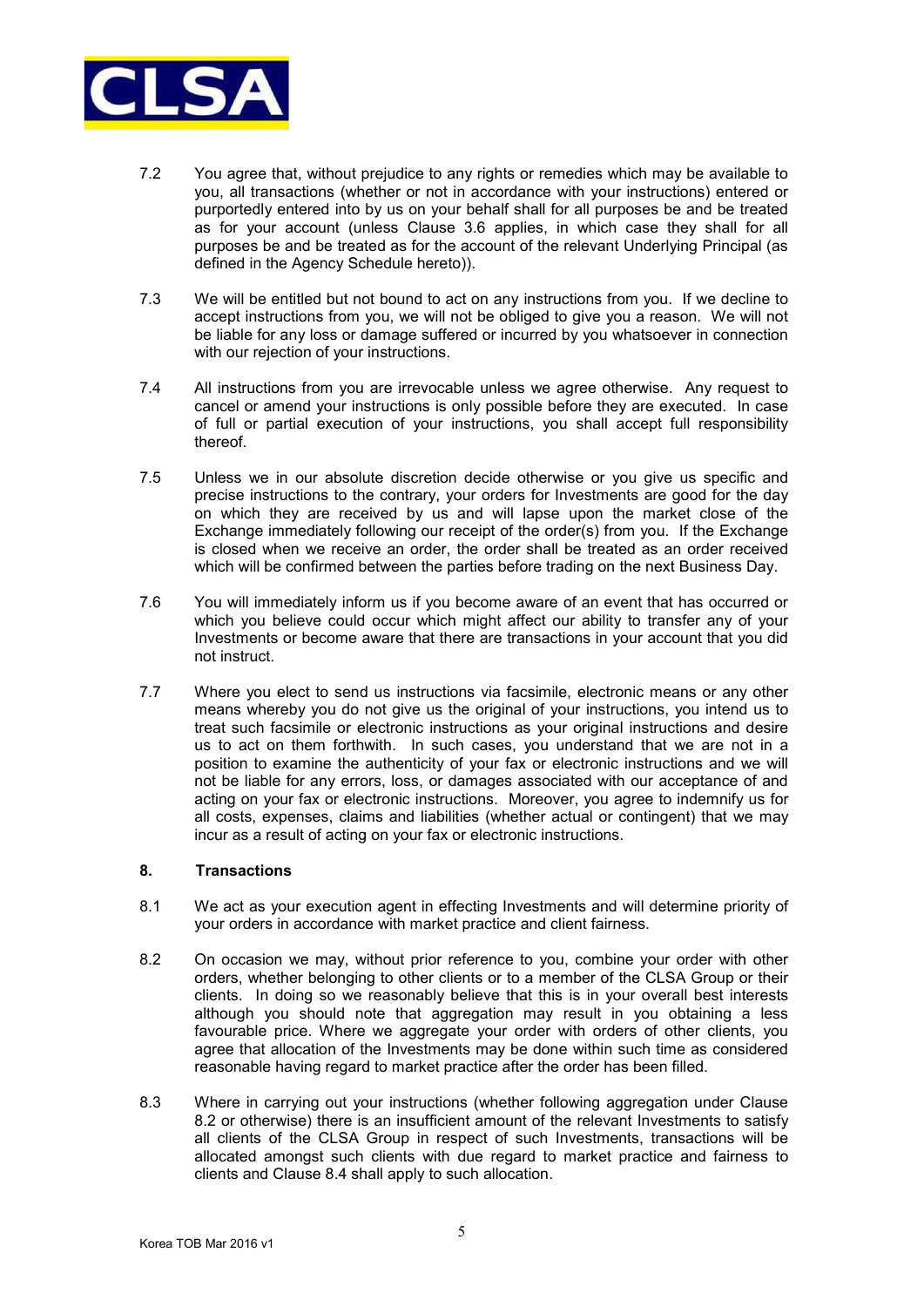

- 8.4 Notwithstanding Clauses 8.2 and 8.3, in carrying out any of your instructions, if we or any of our agents shall not be able to enter into or effect such number of transactions in the relevant Investments on your behalf as may have been specified in such instruction, we, or any of our agents, may enter into any number of transactions in the relevant Investments fewer than the number specified in such instruction as we may in our absolute discretion determine and you shall be bound by such transactions in the relevant Investments so entered into. We or (as the case may be) our agents shall not have any obligation or liability whatsoever and howsoever in respect of any transactions in Investments specified in such instruction which have not been entered into.
- 8.5 You agree that we shall not be under any duty to disclose to you any fact or thing which comes to our notice in the course of acting in any capacity for any other person. Subject to applicable laws and regulations, we shall have no obligation to provide you with information with respect to any of your positions.
- 8.6 You agree that you shall be liable for all losses whether or not your Account(s) is/are liquidated and for any debts and deficiencies in your Account(s) including all debts and deficiencies resulting from a liquidation of your Account(s).
- 8.7 You shall immediately on demand provide sufficient funds to us to enable us to discharge any liability incurred or to be incurred in connection with any transactions effected or to be effected on your behalf pursuant to these Terms of Business.
- 8.8 By reason of physical restraints and rapid changes of market prices, we may not always be able to execute your orders in full or at prices designated by you. You agree to be bound by such executions provided that we shall use our reasonable endeavours to provide you with "best execution" to the extent not inconsistent with any Market Requirements.

# **9. Requirement for Delivery versus Payment**

- 9.1 Unless we specifically agree otherwise, we require all transactions in Investments to be effected on a delivery against payment basis. In the unlikely event that delivery and payment is not simultaneous, we are obliged to treat your money in our possession in accordance with the applicable 'Client Money Rules' and Clause 10.
- 9.2 When dealing in Securities that are uncertificated, any settlement will be effected using an electronic book transfer system. Investments in respect of purchases and sales conducted through us will be placed in a fungible account prior to onward settlement.

# **10. Client Money**

- 10.1 Subject to Market Requirements, including applicable laws and regulations, we may deposit any cash balances in any of your Account(s) with any financial institution(s) as we shall think fit (including with any Affiliate of CLSA, provided that the terms of such deposit are no less beneficial than would have been offered by such institution to an unconnected person of CLSA (or any such Affiliate of CLSA)).
- 10.2 You hereby acknowledge that, unless otherwise agreed in writing in our absolute discretion, you shall not be entitled to receive any interest on any cash balances in any of your Account(s), on any such balances which you may deposit with such financial institution(s) or on any sum held by us for and on your behalf for any reason whatsoever and all such interest shall belong to us and be retained by us from time to time.
- 10.3 Unless otherwise instructed, we shall credit to your Account(s) the proceeds of any sale of Investments pursuant to these Terms of Business (less all amounts which we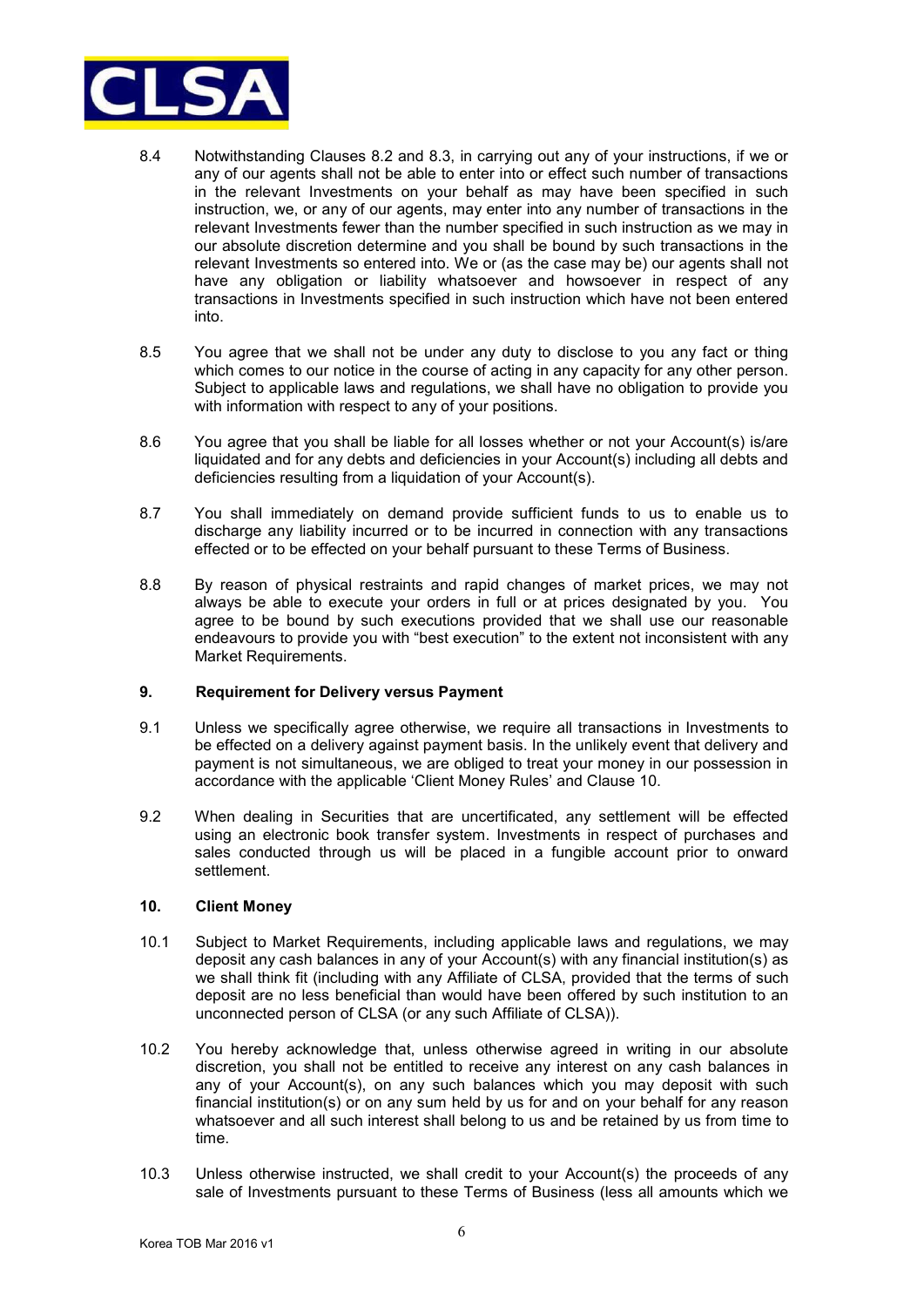

are entitled under these Terms of Business, or required under applicable laws or regulations, to deduct from such proceeds).

#### **11. Commission, fees and other charges**

- 11.1 We will charge you commissions, charges, fees, taxes, levies and so on in respect of the Services as we may from time to time agree with you or which are required by Market Requirements.
- 11.2 Without prejudice to Clause 22.2, you shall reimburse us for all reasonable costs, commissions, expenses, charges, fees and penalties incurred by us or our agent(s) (including any bank, broker, investment adviser or financial or other institutions) for the provision of the Services to you. For the avoidance of doubt, we may share such commissions or such other amounts with any persons as we deem fit or may have soft commission agreements in place for which we will not be required to account to you.
- 11.3 Any payment due from you will be payable promptly in freely transferable, cleared and immediately available funds without deduction (whether in respect of set-off, counterclaim, taxation or otherwise). If you are obliged by any applicable law to make such deduction, you will pay us such amount which after deduction will ensure that the net amount actually received by us will equal the full amount which would have been received if no deduction had been made.
- 11.4 We may charge you interest on all amounts owing by you to us after as well as before any judgment, at such rate as we may from time to time in our absolute discretion determine provided that we shall give you notice of any change in such rate of interest as soon as reasonably practicable after such change becomes effective. Such interest shall be calculated on a daily basis and a 365 day year and payable on the last day of each calendar month or upon our demand.

### **12. Events of Default**

Without prejudice to the other terms of these Terms of Business, we may in our absolute discretion exercise one or more of our rights under Clauses 13.2 and 14 if at any time one or more of the following events (each an "Event of Default") occurs:

- (a) you fail to make any payment when due or to make or take delivery of any property when due;
- (b) you fail to perform or meet any of your obligations under these Terms of Business including failure to provide margin(s) or variation adjustment(s) when requested:
- (c) in the case of corporate clients, you or your holding companies (direct or indirect) (collectively called "Your Group") take any corporate action or commence any legal proceedings for any member of Your Group's windingup, dissolution, administration or re-organisation (whether by voluntary arrangement, scheme of arrangement or otherwise) or for the appointment of a liquidator, receiver, administrator, administrative receiver, custodian, trustee or similar officer in relation to any member of Your Group or of any or all of your revenues and assets;
- (d) in the case of individual clients or the partners in a partnership clients, a petition for bankruptcy is filed by or against you or in the event of your death or judicial declaration of incompetence;
- (e) you are unable to pay your debts as they fall due;
- (f) any attachment is levied against your Account(s) with us;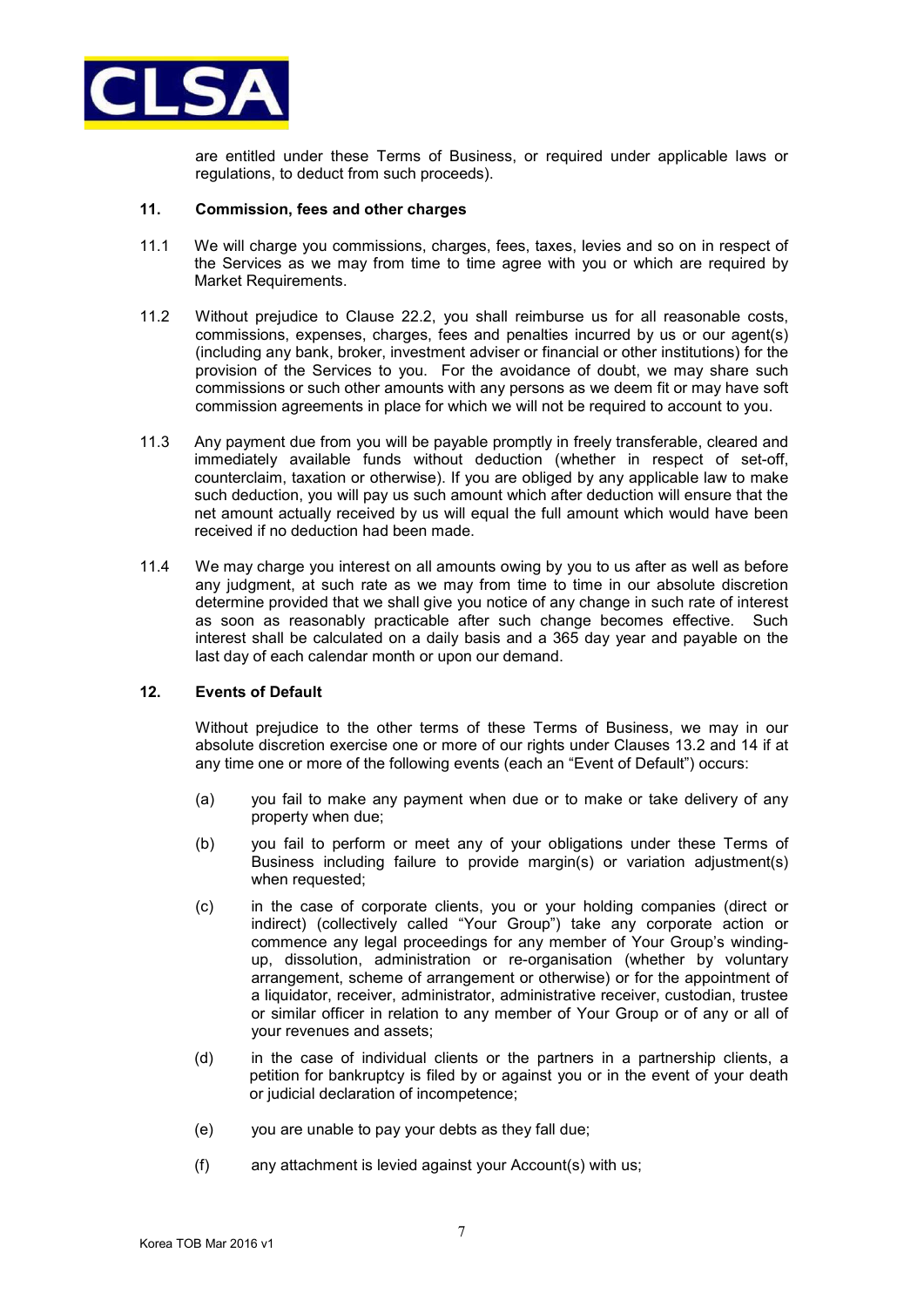

- (g) any representation, warranty or statement made by or deemed made or given by you under our Terms of Business was incorrect or misleading in any material respect as at the time it was made or given or deemed made or given;
- (h) we consider it necessary or desirable to prevent what we believe could be a breach of the Market Requirements or of good standard of market practice;
- (i) no transactions are conducted, or no instructions are received from you, in respect of your Account(s) for a period in excess of two (2) years; or
- (j) we consider it necessary or desirable for our own protection or an event occurs which we reasonably believe might have a material adverse effect on your ability to perform or comply with your obligations hereunder.

#### **13. Termination**

- 13.1 Either we or you may terminate the provision of Services under these Terms of Business on giving two Business Days written notice to the other party.
- 13.2 In addition, we may terminate the provision of Services under these Terms of Business at any time without prior notice to you upon an Event of Default or in order to comply with Market Requirements.
- 13.3 Termination of the provision of Services under this Clause 13 will take place without prejudice to the completion of transactions already initiated between us, nor will it prejudice or affect any of our rights and powers towards you that are accrued prior to such termination. In particular, any warranties, representations, undertakings and indemnities given by you and the provisions of Clauses 4, 14, 15, 21, 22, 23 and 25 shall survive such termination.

### **14. Consequences of an Event of Default or Termination**

- 14.1 Unless we specify otherwise, termination pursuant to Clause 13 will automatically constitute a termination date (the "Termination Date").
- 14.2 Upon the occurrence of an Event of Default we may, but are not obliged to, notify you of any day on which we will terminate all transactions.
- 14.3 Upon an Event of Default or on and from the Termination Date:
	- (a) we may decline to accept further instructions from you;
	- (b) we will not be obliged to make any further payments or deliveries under any transactions which would otherwise have fallen due for performance and such obligations will be satisfied by settlement (whether by payment, set-off or otherwise) of the amount calculated in accordance with Clauses 14.3(d) and (e) below;
	- (c) we will determine in respect of each transaction set out in Clause 14.3(c) above the total cost, loss or gain in such currency as specified by us (including any loss of bargain, cost of funding, stock borrowing, penalties or fines or other consequential costs) as a result of the termination of each payment or delivery which would otherwise have been required to be made under each particular transaction;
	- (d) we will apply any balances in your account(s) towards discharging your liabilities towards us;
	- (e) we will have the right, without notice to you, to combine or consolidate all your Accounts and those of Your Affiliates; to convert any sums of money into such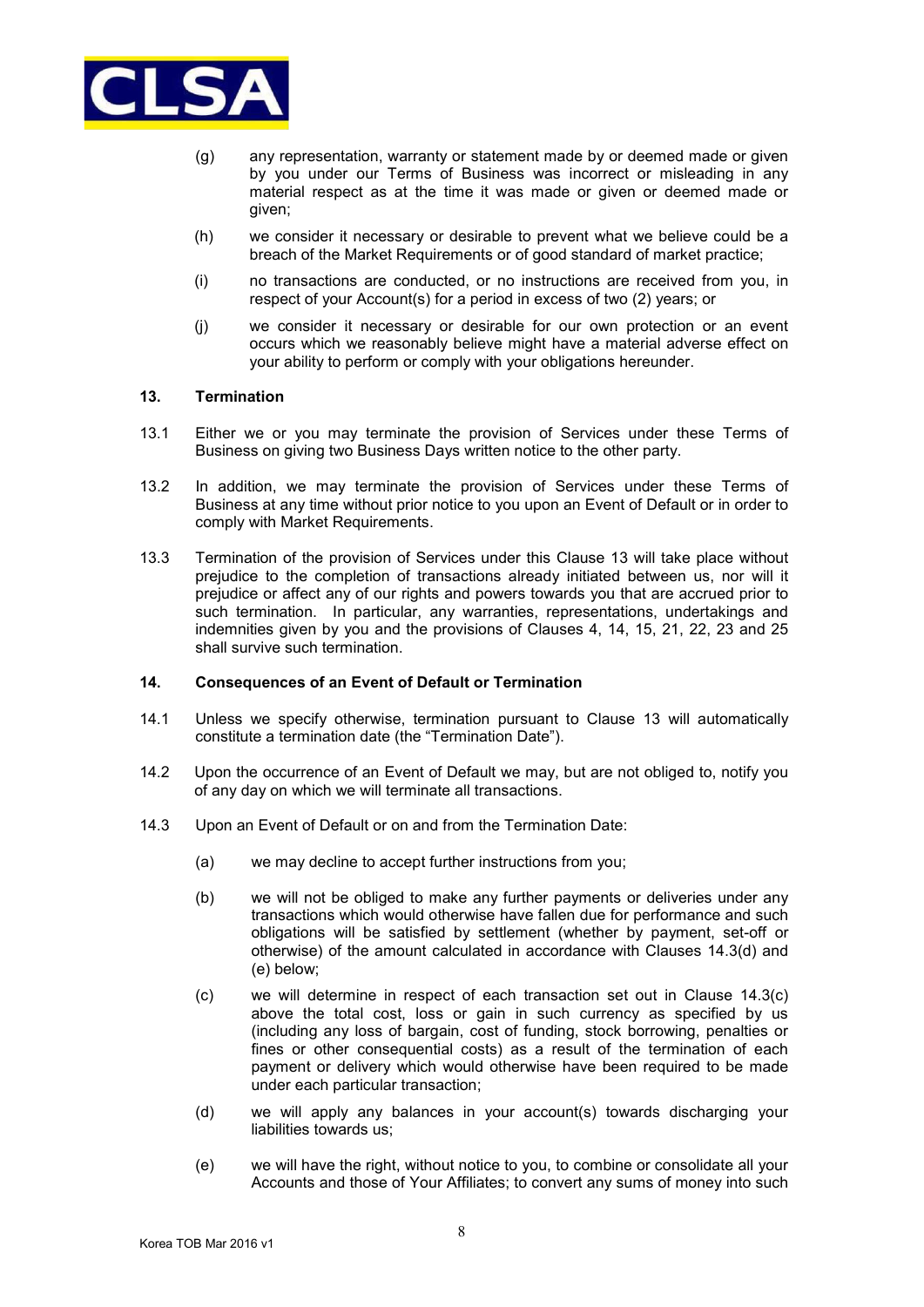

currencies as we consider appropriate; and to set off or transfer any monies, securities, Investments or other property held for you or Your Affiliates in or towards satisfaction of your indebtedness, obligations (including margin maintenance obligations) or liabilities (actual or contingent) towards us, our correspondent broker(s), the Exchange, Clearing House, or whatsoever in respect of your Investments;

- (f) we will have the right to sell, realise or otherwise deal with all or any of the monies, securities, Investments or other property held by any member of the CLSA Group anywhere in your name or for your account and apply the proceeds in or towards satisfaction of your outstanding liabilities (if any) towards CLSA, our correspondent broker(s), the Exchange, Clearing House, or whatsoever in respect of your Investments;
- (g) we will close all or any of your Account(s) with us;
- (h) for the period from the Termination Date until the date we remit any credit balance to you in accordance with Clause 14.3(j) below, we shall be entitled to charge an administration fee of US\$35 per month (or its equivalent in local currency) in connection with the termination of the Services and closure of your Account(s); and
- (i) after that, we may send you remittance of any credit balances at your last known address by prepaid post.

### **15. Security and Rights over Your Account(s)**

- 15.1 In this Clause references to "CLSA" shall include references to any member of the CLSA Group.
- 15.2 At any time following an Event of Default or whilst a Potential Event of Default has occurred and is continuing, CLSA may set off or transfer any sum standing to the credit of any one or more of your then existing Account(s) with CLSA or any other account or accounts opened and maintained by you with any related or associated company of CLSA (wherever they may be) in or towards satisfaction of any of your indebtedness, obligations or liabilities to CLSA on any other Account(s) or in any other respect whatsoever, whether such indebtedness, obligations or liabilities be present or future, actual or contingent, primary or collateral, several or joint, secured or unsecured, and where such combination, set-off or transfer requires the conversion of one currency into another, such conversion shall be calculated at the spot rate of exchange (as conclusively determined by you) prevailing in such foreign exchange market as you shall in your absolute discretion select on or about the date of the combination, set-off or transfer.
- 15.3 Without prejudice and in addition to any general lien, right of set-off or similar right to which CLSA may be entitled by law or otherwise under these Terms of Business, and at any time following an Event of Default or whilst a Potential Event of Default has occurred and is continuing, you hereby expressly grant to CLSA:
	- (a) a general lien over all or any part of your interest in any funds (including without limitation, for the avoidance of doubt, any deposit or margin payment), Securities or other property held by you for any purpose or carried by you in any account for you (either individually or jointly with others) or which may be in your possession;
	- (b) the right to debit any of your Account(s) with CLSA with any amount and/or to sell or otherwise realise any such Securities and other property and to apply the proceeds of any such sale or realisation from time to time held by CLSA in the satisfaction of such fees, charges, expenses and liabilities (including of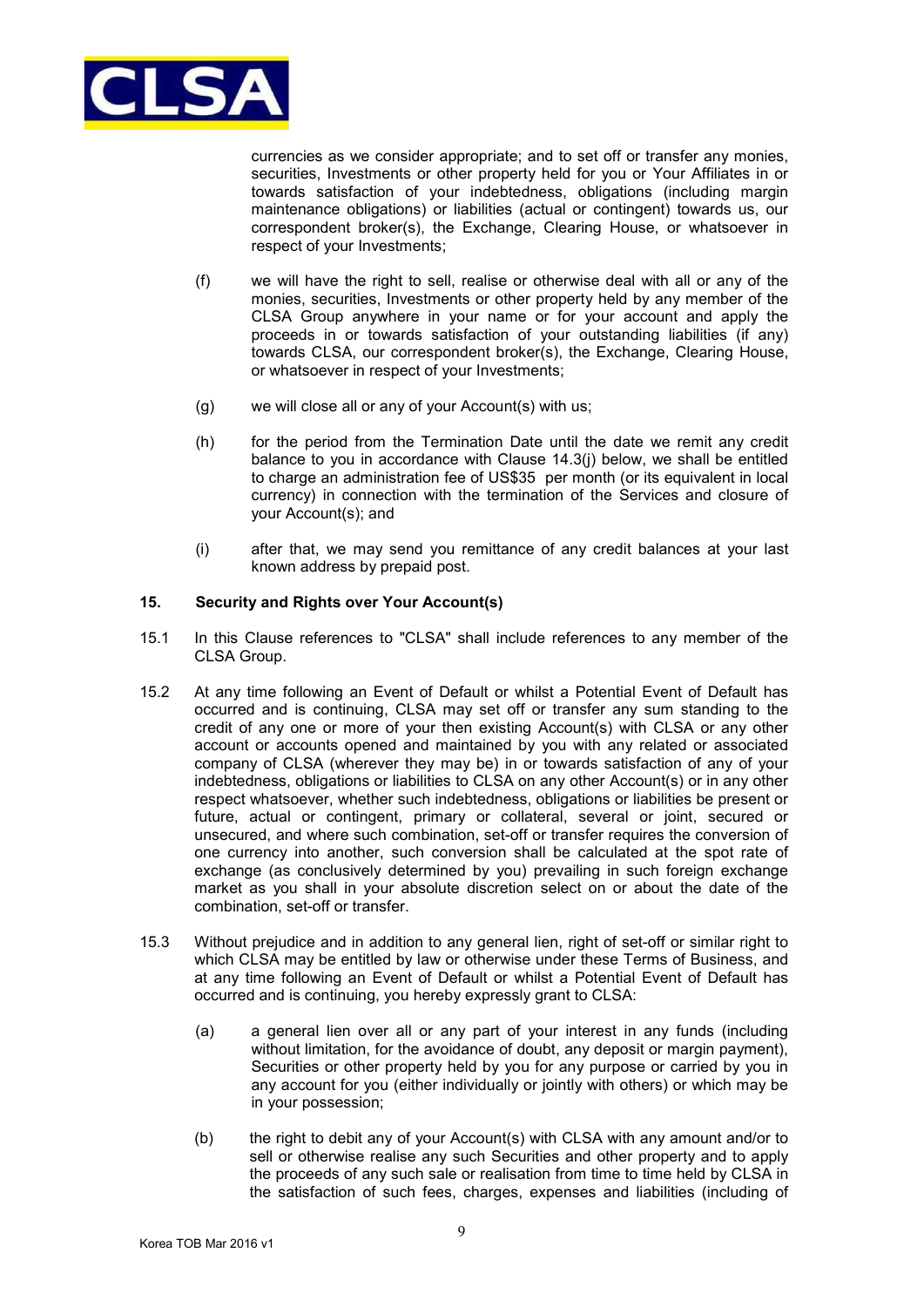

such sale or realisation). In enforcing our rights under this Clause, CLSA shall have an absolute discretion to determine which Securities, and other property are to be sold regardless of whether any other person is interested in or CLSA has made advances in connection with such Securities, or other property and irrespective of the number of Account(s) you may carry with us;

- (c) the right at any time without notice to you to apply any assets held by CLSA for your account in or towards the discharge of any amount due from you to CLSA in any way in accordance with the Terms of Business; and
- (d) CLSA shall be entitled at any time without notice to combine and/or consolidate all or any of your Accounts.
- 15.4 For the avoidance of doubt, if a debit balance arises on any of your Accounts, neither CLSA or any member of the CLSA Group shall be, nor shall any of them be deemed to be, obliged to make available or continue to make available any credit facilities. In particular, but without limitation, the fact that CLSA or any member of the CLSA Group permits a debit balance to arise on an Account so debited shall not imply any obligation on the part of CLSA or such member of the CLSA Group to advance monies or incur any obligation on your behalf on any subsequent occasion, but without prejudice to your obligations in respect of any debit balance which CLSA or a member of the CLSA Group permits to arise.

#### **16. Representations and warranties**

You will represent and warrant to us as of the date of each transaction that:

- (a) you have all necessary authority, powers, consents, licences and authorisations and have taken all necessary action to enable you lawfully to enter into and perform the obligations under our Terms of Business and each transaction and to grant the security interests and powers referred to in our Terms of Business;
- (b) the persons entering into our Terms of Business and each transaction on your behalf have been duly authorised by you to do so;
- (c) our Terms of Business, each transaction and the obligations created under them both are binding upon you and enforceable against you in accordance with their terms and do not and will not violate the terms of any law, regulation, order, charge or agreement by which you are bound or any Market Requirement;
- (d) no Event of Default or any event which may become an Event of Default (a "**Potential Event of Default**") has occurred and/or is continuing with respect to you;
- (e) you are permitted under your constitution and any applicable Market Requirements, and are financially able, to sustain any loss which may result from any transaction;
- (f) you own all Investments transferred to us or charged in our favour by you and such Investments are free from any prior mortgage, charge, lien or other encumbrance whatsoever and you will not further pledge or charge such Investments or grant any lien over them while it is pledged or charged to us except with our prior written consent; and
- (g) any information which you provide or have provided to us is accurate and not misleading in any material respect.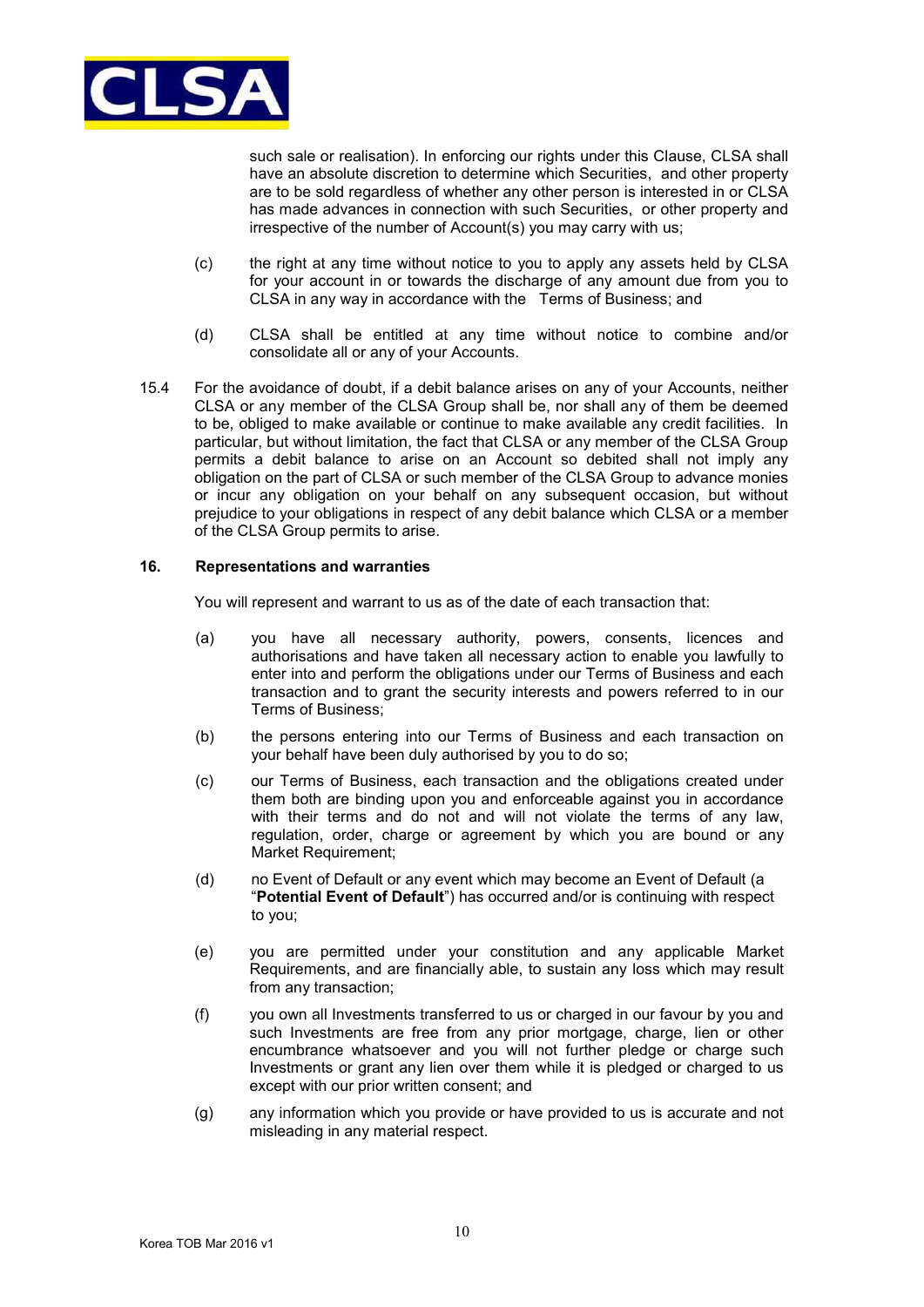

# **17. Dealing as Principal**

We may in our absolute discretion and, without prior disclosure to you, arrange for any transaction in Investments to be effected in whole or in part by the sale to, or purchase from, you of Investments by us or any member of the CLSA Group, at about the same time as, or in concert or in conjunction with the purchase from or sale to another customer of some or all of such Investments. If we do, we may charge, or otherwise take remuneration from both clients and retain any profits, charges, benefits or other remuneration for ourselves and will not be bound to account to you for the same or any part thereof.

### **18. Conflicts of Interest**

- 18.1 When we deal with or for you, we or another member of the CLSA Group may at times have an interest, relationship or arrangement that could be material and/or could give rise to a conflict of interest in relation to a transaction. In such event, subject to any applicable laws, you consent that in the absence of actual evidence of conflict and disadvantage to you, we may act in any manner that we consider appropriate.
- 18.2 Subject to applicable Market Requirements, we or any connected person may issue research reports and recommendations notwithstanding that we may be acquiring, disposing of or otherwise dealing with or holding Investments which are the subject of the research reports or recommendations.
- 18.3 We are not obliged to disclose to you or take into consideration any fact, matter or finding which comes to our notice or that of any Affiliate of CLSA or any of their directors, officers, employees or agents in the course of acting in any capacity for any other person.

# **19. Fiduciary Duty**

You acknowledge that you have sufficient knowledge and market expertise to evaluate the risks attached to any transactions we may execute for you. You also acknowledge that you shall rely exclusively on your own tax, accounting and other financial advisers in determining whether to enter into, terminate or take any action with respect to any transaction in respect of Investments or otherwise, or in assessing the merits, suitability, value or effects of any such transaction. We do not give any warranty as to the suitability of the Investments traded under the transactions nor do we assume any fiduciary duty to you.

#### **20. Force Majeure**

We will not be liable to you for any loss or damage suffered by you, which arises from the partial or non-performance of any of our obligations herein or from any delay, error, interruption or failure in any correspondence or communication (including, without limitation, the delivery of confirmations or transmission of orders), by reason of any event or cause beyond our control, including but not limited to any breakdown, malfunction or failure of transmission, telecommunications or computer facilities, industrial action, acts and regulations of any governmental or supra national bodies or authorities or exchanges or clearing houses or settlement systems or the failure of any third party for any reason to perform its obligations or any change in the law or any official directive or policy, in the relevant market.

#### **21. Notices**

21.1 All notices, instructions and other communications ("**Communications**") from you to us will be sent to us at the address provided by us to you and must be addressed for the attention of the "Compliance Officer".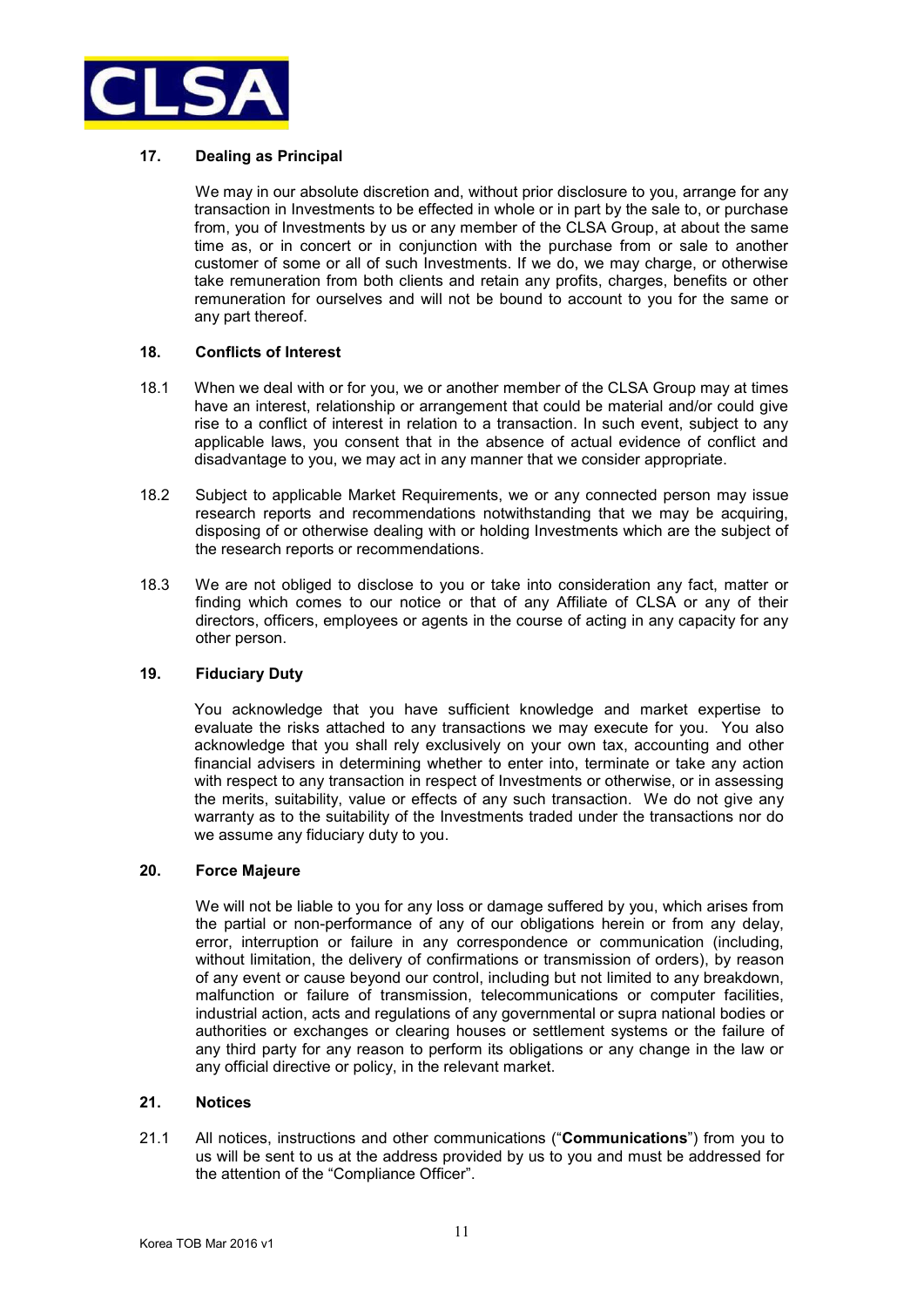

- 21.2 We will send any Communications to you at the address you have given to us. Communications may be delivered in person or sent by mail, facsimile, telex, cable, telegraph, email or other electronic means and Swift. You agree to notify us in writing of any change to your notice details. In the event that you have not given us such an address, we will send any Communications to your registered or principal office. In the case of any Account(s) held jointly, Communications may be sent to any or all of the joint holders.
- 21.3 Any Communications will be deemed to have been given at the time of despatch in the case of delivery in person or sending by facsimile, telex, cable, telegraph, email or other electronic means and Swift. If they are dispatched by prepaid post, a Communication will be deemed given on the day following its posting for local mail or, in the case a recipient address in a country different from that in which the Communication is posted, the seventh day following its posting.
- 21.4 Subject to Clause 21.5, each Communication sent or despatched to you at your last known address on our record will, in the absence of manifest error, be conclusive and binding on you unless written notice is received by us to the contrary within two Business Days of the date on which such document was deemed to have been received.
- 21.5 Confirmations of the execution of orders placed with us, statements of your Account(s) and contract notes shall be conclusive and the details of transactions set out therein shall be deemed to be accepted by you if not objected to by you within 24 hours after their deemed delivery. You agree that this provision is intended to give you the opportunity to amend incorrect transaction records and does not grant you a right to terminate your instructions to us or to otherwise avoid your instructions to us otherwise than in accordance with the Terms of Business.

### **22. Liability and Indemnity**

- 22.1 Neither we nor any member of the CLSA Group nor our directors, officers, employees or agents will be liable for any direct or indirect losses, damages, costs or expenses incurred or suffered by you under our Terms of Business whatsoever (including any transaction or where we have declined to enter into a proposed transaction or by reason of any delay or change in market conditions before a transaction is effected) unless arising directly from our or their respective gross negligence or fraud. In no circumstances will we have any liability for consequential or special damage.
- 22.2 You shall fully indemnify and hold harmless us and each member of the CLSA Group and our directors, officers, employees and agents and those of each member of the CLSA Group in respect of any liabilities, losses, damages, claims, costs and/or expenses (other than loss of profit, loss of revenue or loss of business) which may be suffered or reasonably incurred by us directly or indirectly arising out of or in connection with any purchase, sale or closing out of Investments entered into by us as agent on your behalf, or otherwise whatsoever or howsoever arising out of any action by us pursuant to our Terms of Business unless arising directly from our or their respective gross negligence or fraud.
- 22.3 Neither we nor any of member of the CLSA Group nor our directors, officers, employees or agents will be liable for delays, errors, interruptions or failures in any communication or correspondence (including without limitation, the delivery of confirmations or transmission of orders) or for any other matters in relation to a transaction due to the breakdown, unavailability, interruption, error or failure of telephone, facsimile, or other electronic communication lines or electronic system or other communication facilities or equipment howsoever caused unless arising directly from our or their respective gross negligence or fraud.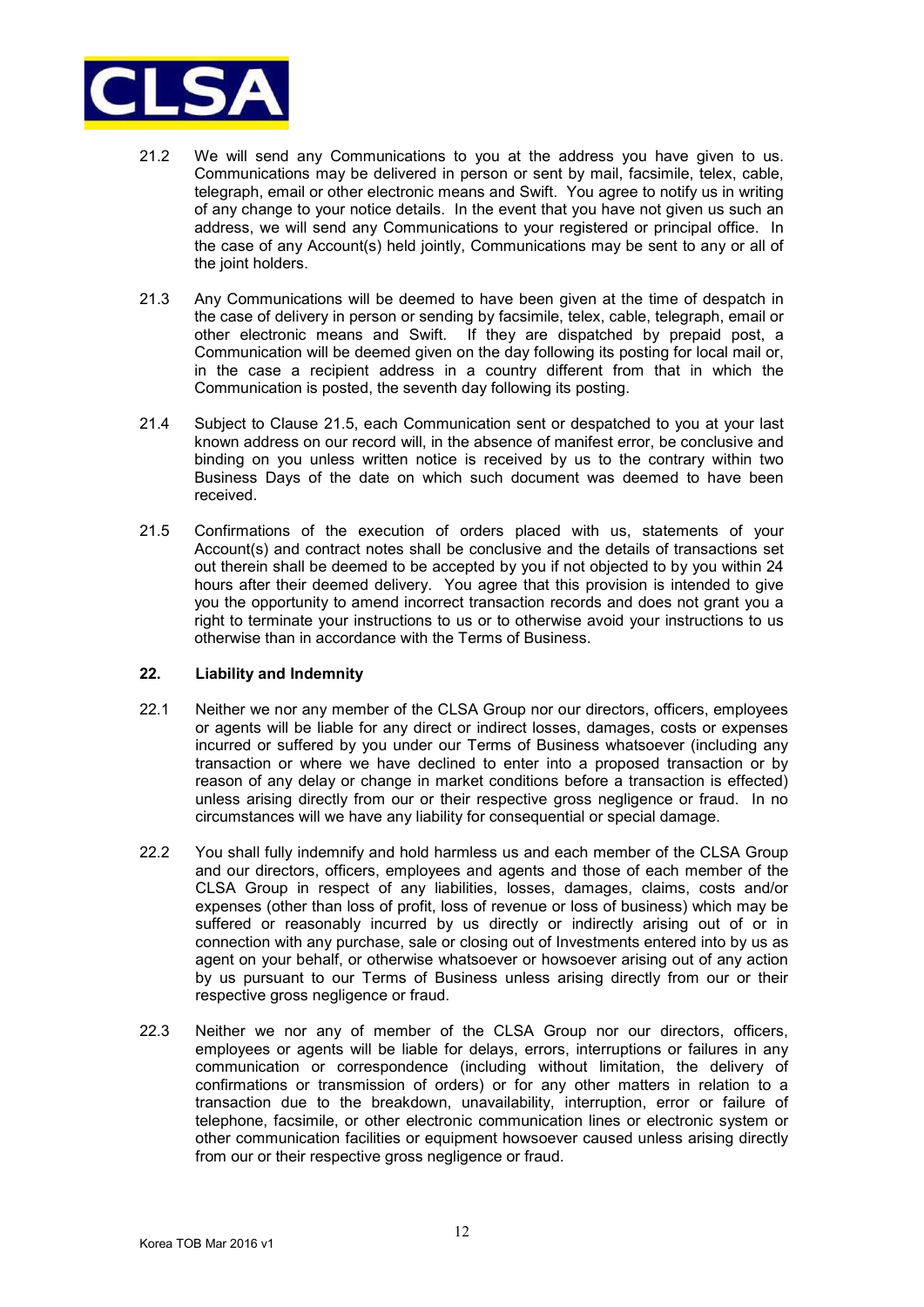

# **23. Confidentiality**

- 23.1Information held by us relating to you (including personal data of your directors, officers and employees), your Account(s), orders and transactions will be kept confidential, but, subject to applicable laws and regulations, we may provide such information to:
	- (a) any of our other branches or offices, or to any other member of the CLSA Group, including their respective directors, officers, employees and representatives ;
	- (b) any agent, contractor or third party service provider who provides administrative, telecommunications, computer or other services to us in connection with the operation of our business;
	- (c) any person who owes a duty of confidentiality to you, or who has undertaken to keep such information confidential;
	- (d) any financial institutions with which you have or propose to have dealings;
	- (e) any actual or proposed assignee of or participants or sub-participants or transferees of, our rights in respect of you;
	- (f) any regulatory or judicial body as and when requested to do so; and
	- (g) any third parties under compulsion of law or where the information is already in the public domain (otherwise than as a result of a breach of our obligations hereunder) or where requested or permitted by you.
- 23.2 Without prejudice to Clause 23.1, you hereby expressly agree that we may, if requested by the Exchange, provide to such Exchange including any central clearing organisation details of your Account(s), in order to assist such Exchange and/or such other regulatory body with any investigation or enquiry any of them is undertaking.

#### **24. Supplemental Agreement**

24.1 You may be required by us to execute supplemental documentation before opening or maintaining any account with us in relation to any margin and/or credit facilities or any other matters in connection with Investment transactions anywhere else, if we think fit. Such supplemental documentation shall form part of these Terms of Business upon execution, and you shall for all purposes be bound by the terms and conditions of that documentation.

#### **25. General**

- 25.1 We and our directors and employees and the Affiliates of CLSA and their directors and employees may trade on its/their own account.
- 25.2 Other than another member of the CLSA Group, a person who is not a party to these Terms of Business has no right to enforce any of these Terms of Business notwithstanding the provisions of any applicable laws or regulations.
- 25.3 Telephone conversations between you and any member of the CLSA Group may be recorded by either us or you without the use of any warning tone. You agree and consent to such recording by us, and we agree and consent to such recording by you, and you and we agree to the admissibility into evidence of such recording in any legal or regulatory proceedings between you and us. However, neither of us shall have any obligation to retain or preserve any recordings so made.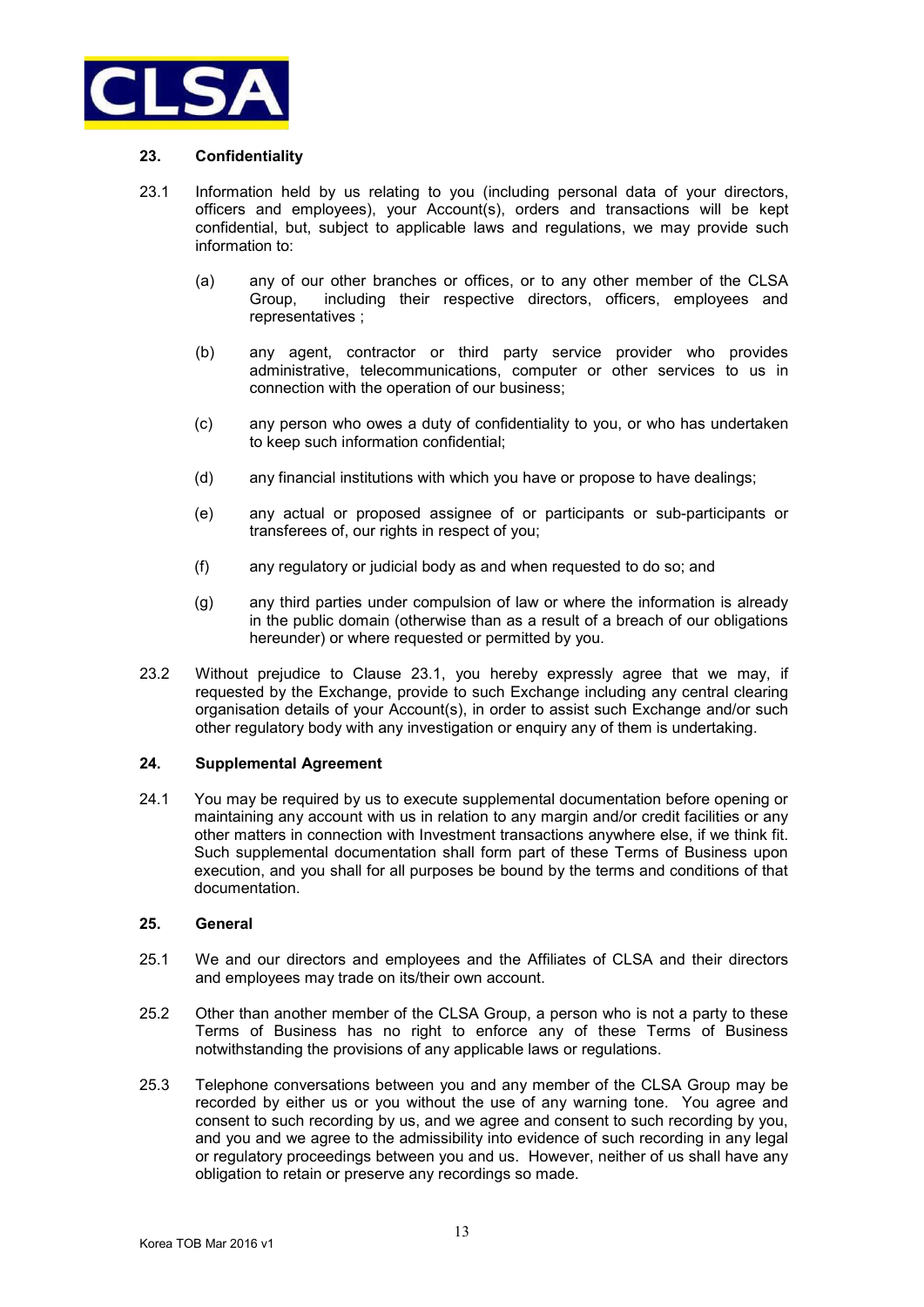

- 25.4 You hereby authorise us to conduct a credit enquiry or check on you for the purpose of ascertaining your financial situation and investment objectives.
- 25.5 These Terms of Business and the documents referred to herein constitute the whole agreement between you and us relating to the subject matter of these Terms of Business and supersede for all purposes all previous agreements or understandings (if any), whether oral or in writing, relating to that subject matter.
- 25.6 We undertake with each other to notify the other if there are any material changes to our respective information including changes in our respective contacts, authorised signatories, licensing status, services provided, charges and commissions, margin maintenance requirements of your Investments (where applicable) and any material information about you and us.
- 25.7 You agree to do such things as are necessary or in our opinion desirable to ratify or confirm anything done by us in the exercise of our rights and powers under these Terms of Business.
- 25.8 You will not assign, charge or otherwise transfer or purport to assign, charge or otherwise transfer your rights or obligations under these Terms of Business without our prior written consent. We may transfer any right or obligation under our Terms of Business to any member of the CLSA Group or designated party without your consent.
- 25.9 If, at any time, any provision of our Terms of Business is or becomes illegal, invalid or unenforceable in any respect, neither the legality, validity or enforceability of the remaining provisions of our Terms of Business nor the legality, validity or enforceability of such provision under the law of any other jurisdiction will in any way be affected or impaired.
- 25.10 Time will be of the essence in respect of all of your obligations under our Terms of Business (including any transaction).
- 25.11 Upon the occurrence of an Event of Default pursuant to any of Clauses 12(c), (d) or (f), you hereby irrevocably appoint us to be your attorney (with the power to appoint a substitute or substitutes as we may in our absolute discretion think fit) for you and in your name and on your behalf, and as your act and deed or otherwise, to alter, add to, execute, seal, deliver and otherwise perfect any documents, deeds, assurances, agreements, instruments and transfers, and do all and any acts and things which may be deemed proper, necessary or desirable for the full exercise of all or any of our authorities, rights and powers contained in these Terms of Business. You hereby undertake to ratify and confirm everything that we, or our duly appointed substitute or substitutes, shall lawfully do or purport to do or cause to be done by virtue of the power of attorney granted under this Clause.
- 25.12 The rights and remedies provided in our Terms of Business are cumulative and not exclusive of those provided by law. We will be under no obligation to exercise any right or remedy either at all or in a manner or at a time beneficial to you. No failure by us to exercise or delay by us in exercising any of our rights under these Terms of Business or otherwise will operate as a waiver of those or any other rights or remedies. No single or partial exercise of a right or remedy will prevent further exercise of that right or remedy or the exercise of another right or remedy.
- 25.13 You certify that the information concerning you in the Client Information Statement that we have asked you to complete prior to the opening of the Account(s) is complete, true and correct at the date of the DMASA and you undertake to notify us in the event of any material change to the information provided by you in the Client Information Statement. We are entitled to rely on such information until we have received written notice from you of any changes thereto.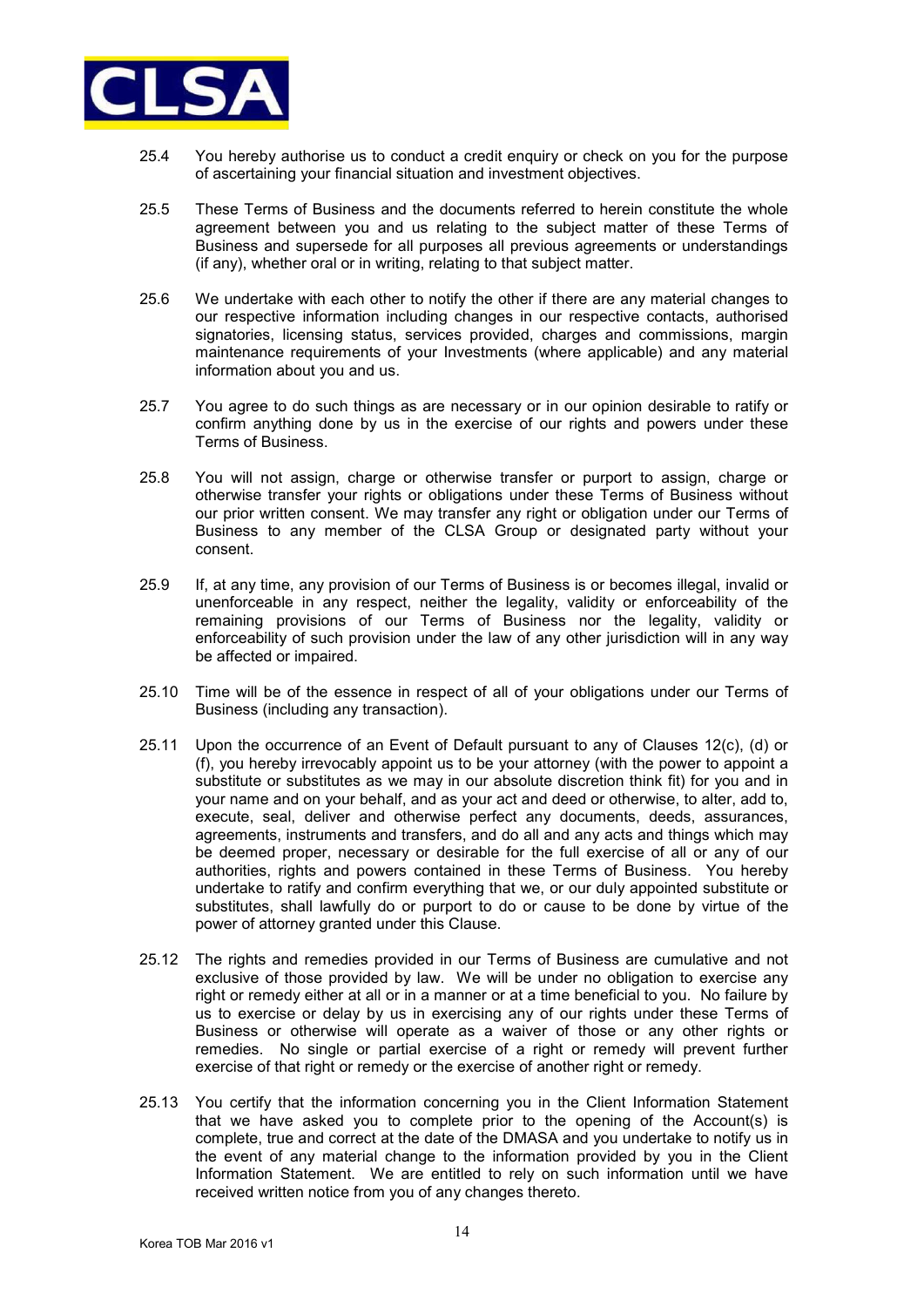

- 25.14 In the case of corporate clients, you certify that at a meeting of your directors duly convened and held on a date prior to the date of your DMASA at which a quorum was present and acting throughout, the resolutions, a copy of which has been delivered to us, were duly passed and are in full force and effect and that the certificate at the end of the copy of those resolutions is true and correct.
- 25.15 In the case of clients who are partnerships, you represent and warrant, jointly and severally that the names of the partners appearing in the Client Information Statement constitute a complete list of all the partners in your partnership.
- 25.16 All rights, obligations and liabilities between you and us shall be governed by the laws of the Republic of Korea (the "**Governing Jurisdiction**") and you hereby submit to the non-exclusive jurisdiction of the courts of the Governing Jurisdiction. The provisions of these Terms of Business shall be continuous, shall cover individually and collectively all Accounts which you may open or re-open with us, and shall enure to the benefit of and bind us, our successors and assigns whether by merger consolidation or otherwise as well as your heirs, executors, successors, personal representatives trustees in bankruptcy and assigns.
- 25.17 If you have any queries in respect of our Terms of Business or any issues relating to transactions with us, please contact the Compliance Officer in our local Korea office.

**- End -**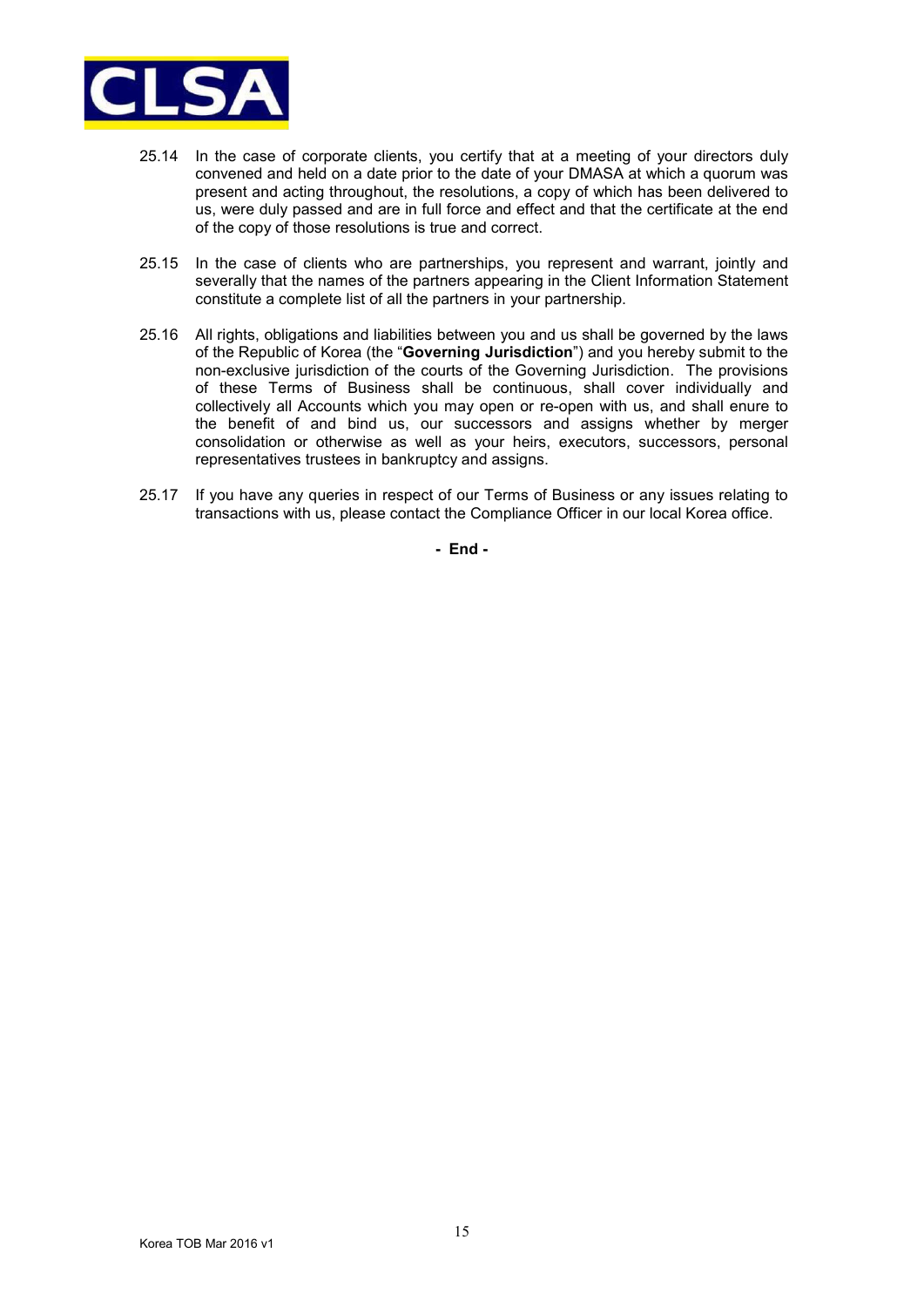

# **AGENCY SCHEDULE to CLSA SECURITIES KOREA LIMITED TERMS OF BUSINESS**

# **1. Application**

- 1.1 The terms in this Schedule set out the basis on which we will provide the services specified in our Terms of Business where you act as agent for another party (an "**Underlying Principal**") provided you have disclosed the same in accordance with Clause 3.6 of our Terms of Business and will apply in addition to the Terms of Business. These supplemental terms will not apply if you act for your own account.
- 1.2 Before placing any order on behalf of an Underlying Principal you will notify us that you are acting as agent for that Underlying Principal. You will give us the identity, address or account number and any other details relating to the Underlying Principal that we may require to enable us to carry out credit and risk assessments and complete money laundering due diligence*.*
- 1.3 You will enter into each transaction as agent for and on behalf of the Underlying Principal in accordance with Clause 2 below. Unless we both otherwise agree in writing, we will treat you as our customer/client.

# **2. Accounts**

- 2.1 We will open separate accounts for each Underlying Principal (an "**Underlying Principal Account**"). You undertake, as agent for the relevant Underlying Principal, and on your own behalf, in respect of each instruction given, to specify the Underlying Principal Account to which the relevant instruction relates. Until you specify an Underlying Principal Account you will be liable in respect of the relevant transaction. You further undertake, as agent for each Underlying Principal and on your own behalf, to notify us immediately if any two or more Underlying Principal Accounts relate to the same Underlying Principal as soon as possible but in any event before settlement is due.
- 2.2 We will separately administer those Underlying Principal Accounts that we reasonably believe relate to different Underlying Principals. We will not exercise any power to consolidate accounts or set off amounts owing between Underlying Principal Accounts relating to different Underlying Principals where you have identified to us the Underlying Principal for each account. Where you have not identified to us the Underlying Principal and we reasonably believe that accounts are held for different Underlying Principals, we may in our discretion choose whether or not to exercise any power to consolidate accounts or set off amounts owing between such Underlying Principal Accounts relating to such different Underlying Principal.

# **3. Responsibility**

- 3.1 You agree, as agent for the Underlying Principals and on your own behalf, to be responsible for making any investment decisions with respect to each Underlying Principal.
- 3.2 We do not accept any responsibility for assessing the merits or suitability of a particular transaction entered into with you for and on behalf of an Underlying Principal.
- 3.3 We will not be responsible for your compliance with or the Underlying Principals' compliance with any laws or rules governing or affecting your conduct or the conduct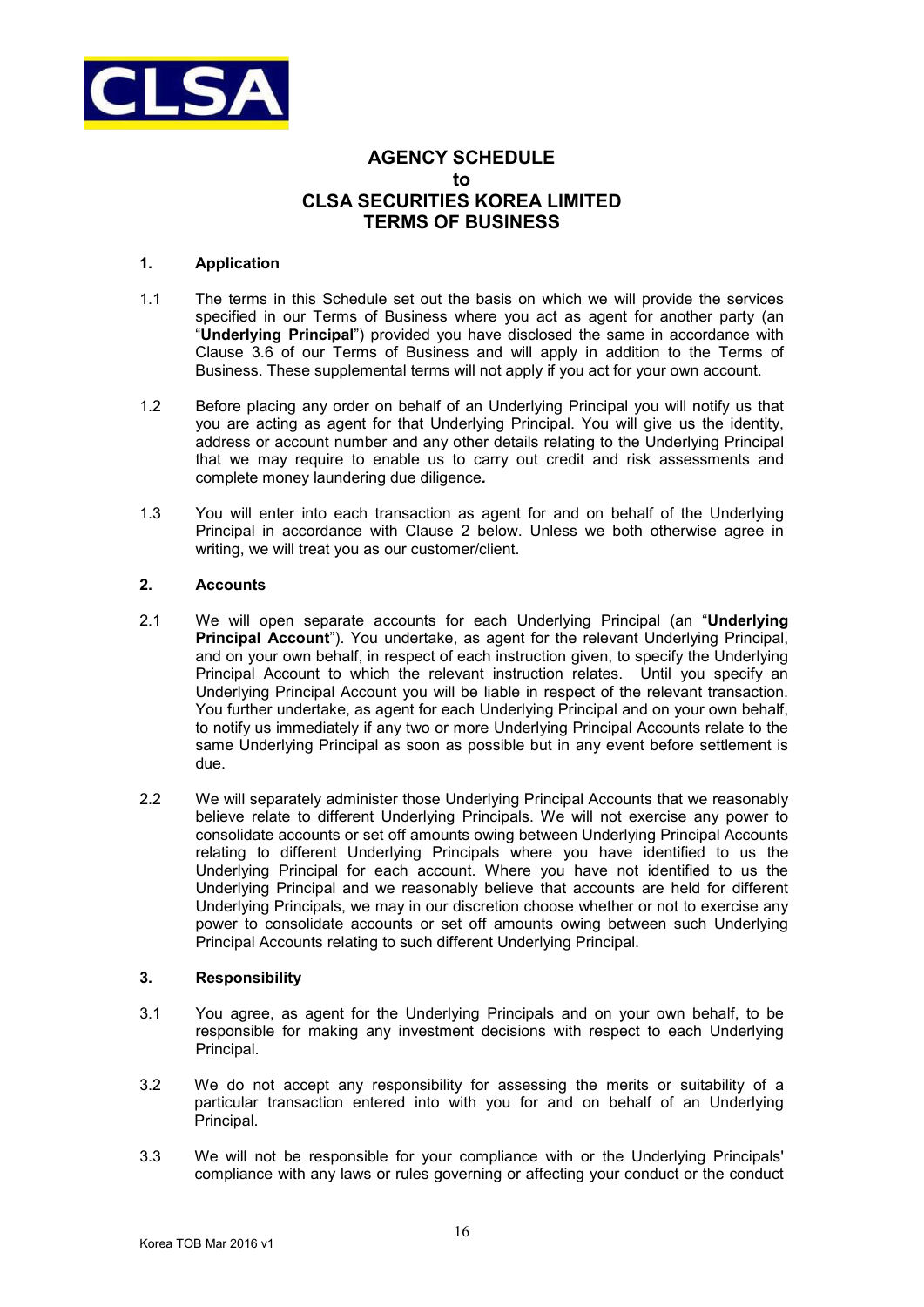

of any Underlying Principal or for your compliance or any Underlying Principal's compliance with any laws or rules governing or affecting the transactions.

#### **4. Representations and warranties**

- 4.1 The representations and warranties in Clause 4.2 below replace the representations and warranties set out in Clause 16 of the Terms of Business.
- 4.2 As agent for each Underlying Principal and on your own behalf, you represent and warrant to us as of the date these Terms of Business come into effect and as of the date of each transaction you enter into with us that:
	- (a) you and the Underlying Principal each have all necessary authority, powers, consents, licences and authorisations and have taken all necessary action to enable you lawfully to enter into and to grant the security interests and perform the obligations set out in the Terms of Business;
	- (b) the person(s) entering into the Terms of Business and each transaction pursuant thereto have been duly authorised to do so;
	- (c) the Terms of Business and the obligations created thereunder are binding upon and are enforceable against you and/or the Underlying Principal (as applicable) and do not and will not breach the terms of any law, regulation, Market Requirements, order, charge or agreement by which you or the Underlying Principal is bound;
	- (d) no Event of Default or Potential Event of Default has occurred and/or is continuing with respect to you or the Underlying Principal;
	- (e) each of you and the Underlying Principal is permitted under its constitution and any applicable Market Requirements and is financially able to sustain any loss which may result from any transaction;
	- (f) the relevant Underlying Principal owns all Investments transferred to us or charged in our favour by you acting as agent for the Underlying Principal and such Investments are free from any prior mortgage, charge, lien or other encumbrance whatsoever and neither you acting as agent for the relevant Underlying Principal, nor the Underlying Principal itself, will further pledge or charge such Investments or grant any lien over them while it is pledged or charged to us except with our prior written consent;
	- (g) any information which you or your Underlying Principal provides or has provided to us is accurate and not misleading in any material respect; and
	- (h) you and the Underlying Principal each shall rely exclusively on your or the Underlying Principal's own tax, accounting and other financial advisers in determining whether to enter into, terminate or take any actions with respect to any transactions in respect of any Investments or otherwise, or in assessing the merits, suitability, value or effects of any such transactions.

#### **5. Covenants**

- 5.1 You, as agent for each Underlying Principal and on your own behalf, covenant to us that you will:
	- (a) ensure at all times that you and the Underlying Principal obtain and comply with the terms of and do all that is necessary to maintain in full force and effect all authority, powers, consents, licences and authorisations referred to above;
	- (b) promptly notify us of the occurrence of any Event of Default or Potential Event of Default with respect to yourself or the Underlying Principal;